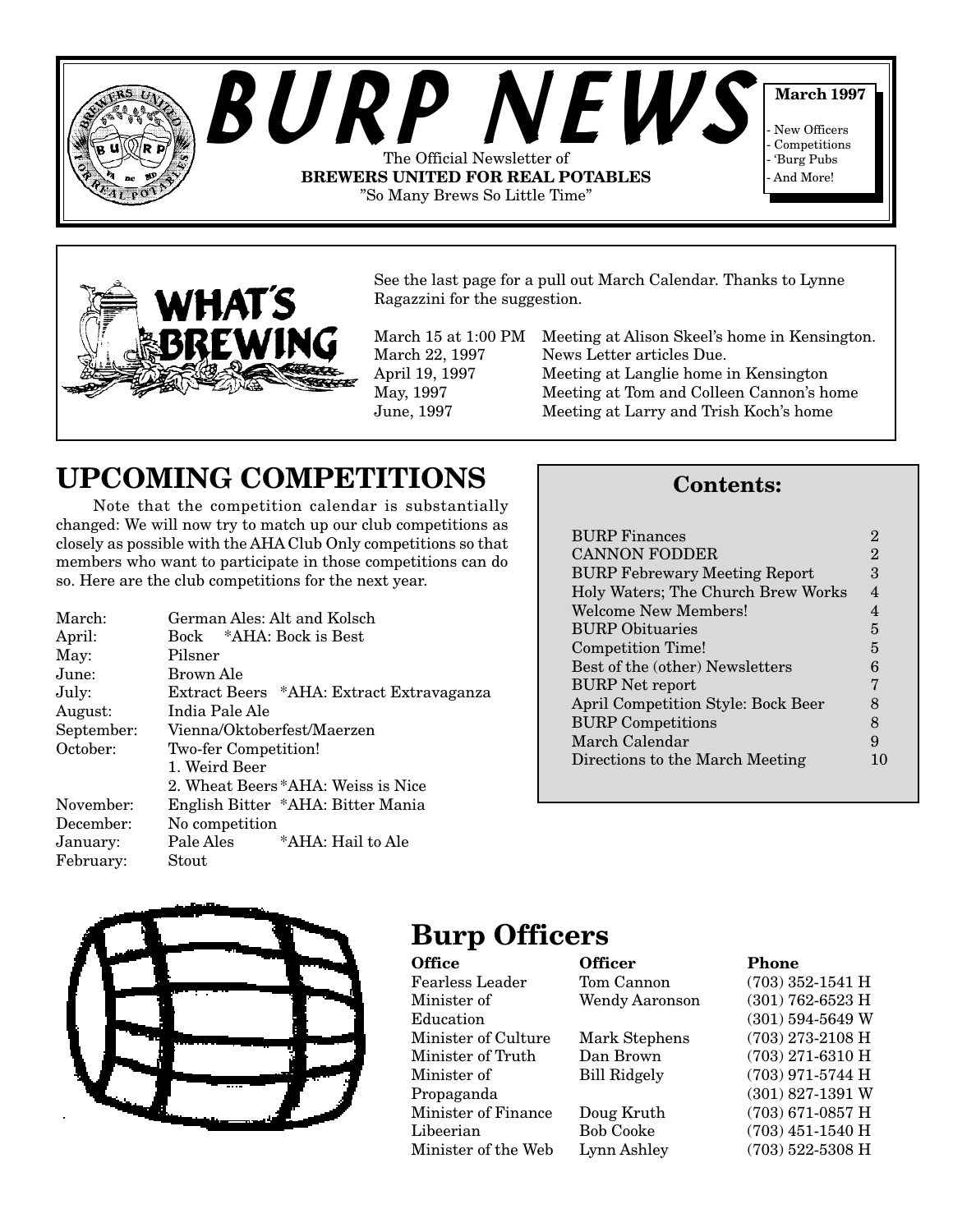### <span id="page-1-0"></span>**BURP Finances**

*By Doug Kruth, Minister of Finance*

# **2/1/97 Category 2/16/97** ——————————————— ———————————— *Inflows* Interest Earned  $\$6.40$  $\text{Membership} +$  \$270.00 Donations \$341.00 ———————————— **Total Inflows**  $\text{\$617.40}$ *Outflows* McClaren Donation  $$50.00$ Christmas Gifts  $\$254.66$  $\text{Meeting} \quad \text{\$11.38}$ Donations -  $\text{\$93.69}$ ———————————— **Total Outflows**  $\text{\$409.73}$ *Overall Total* \$207.67 ============ **BURP Account Balances**  $\cosh \theta_0$  $\begin{array}{cccc} \text{Payable} \end{array}$  $\text{Receivable} \quad \text{\$0.00}$ Savings  $\frac{$3,061.06}{2}$  $\frac{$4,240.44}{$\,}$ ———————————— *Networth* \$7,301.50 ============

# **CANNON FODDER**

*By Tom Cannon, Fearless Leader*

Thanks everybody for the good attendance at the February meeting. At least good enough to elect a pretty good slate of officers for 1997. It looks like we've got an good mix of experience and new ideas (I'll try to think of something!) that should make the next year a good one for BURP (and a lot of fun).

Thanks to last years officers, Larry Koch, and Dave and Becky Pyle. These guys worked hard and deserve a lot of credit for the good beer times we had last year.

For those of you who don't know me, I've been a homebrewer for almost 7 years now, and a BURP member for 6 years. Before I started brewing, I had friends who brewed and I lived in London where homebrewing, though done for a different reason, is common. Upon my return from England, I found there were styles of beer I was used to drinking which I could not get commercially in the United States. When my parents left the area to retire to Florida, I was left with my Dad's old steel bench capper which had been used to make root beer. Ah -- my first piece of brewing equipment!

Within a month, fellow BURPer Pat Crowe and I had made our first trip to Miles Smith's first homebrew shop (in his house) and we were off brewing an IPA. Surprisingly, the finished product tasted pretty good (to us). Pat and I were hooked.

We've done a lot of things in our brewing process to improve our beer, but I believe that the single most important step we've made in our quest to make better beer was to become active BURP members.

**See FODDER Pg. 3**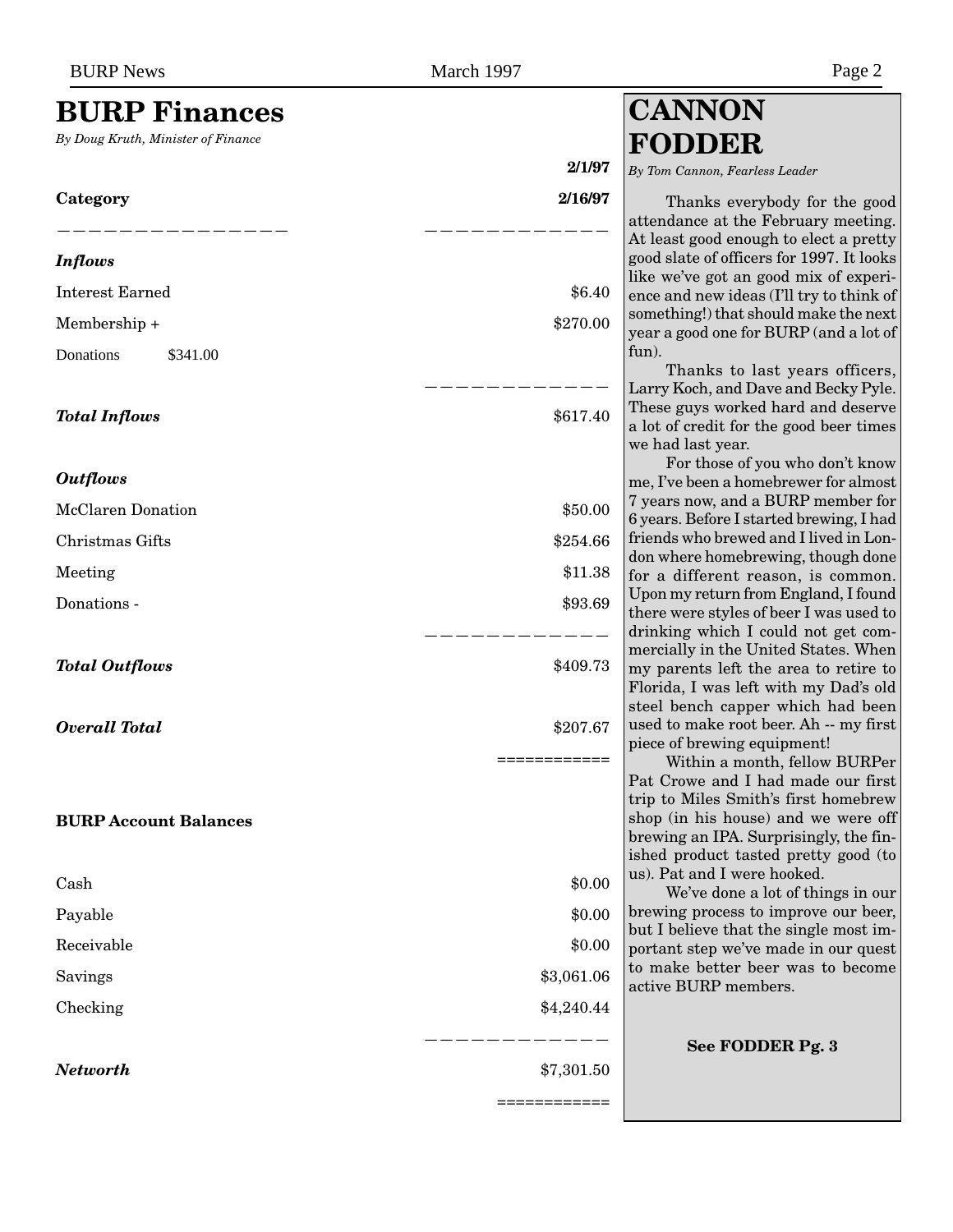#### **FODDER, From Pg. 2**

<span id="page-2-0"></span>BURP is probably the largest pure homebrewing club in the country. We've got members who are professional beer brewers, beer writers, beer judges, beer hunters -- BEER GEEKS. We've had mashtun workshops, brewpot workshops, hop buys, grain buys, you name it. This is not to mention the 5% discount at the local homebrew shops.

BURP is a great resource. The \$15 membership fee is a steal. The best way to access the real benefits of BURP membership, however, is to participate. Pat and I were members of BURP for a year before we went to our first meeting. The first meeting is always a little intimidating.

The first one we went to was the February Stout competition at Oxon Hill in 1993. We entered our stout into the competition, got a 19 with only one comment on the judging form - PROB-LEMS!!! How's that for intimidating. But by the end of the meeting, we talked to a lot of the judges, the then Minister of Culture, Rick Garvin, and the then Fearless Leader, Wendy Aaronson, plus a lot of other BURPers,

and we were in. The monthly meetings are one of the biggest perks of BURP membership, and if you haven't been to one, I look forward to seeing you at a meeting in the near future.

I better wrap this up now. We've got a busy year ahead and with Spring fast approaching we should start getting ready for a few things. First, the first round AHA nationals are going to be held in May. I highly recommend BURP members put beers into this competition. In the past, we have unfortunately been placed in a region where we have had less than stellar judging of our beer. This year, our region will be judged in Atlanta where I know there are many more qualified judges. We can expect some pretty good feedback.

BURP will pay to get your beers to Atlanta. Just bring your beers to the April meeting and we will handle shipping. If you have any questions on how to enter the first round Nationals, contact Mark Stevens.

The second event to get ready for is the fourth Spirit of Free Beer. We will be accepting entries for this competition in late May. Start brewing.



*Our Fearless Leader*

BURP has a lot of really good brewers and it's about time we started to get some recognition.

To quote our past Fearless Leader, Larry Koch, "WE ARE BURP". The officers don't run this club, the volunteers do. Get involved and this should be a great year.

## **BURP Febrewary Meeting Report**

*By Polly Goldman*

Our February meeting took place on a Tuesday evening unhampered by snow, ice, blizzard, hurricane, rain, or sleet. Despite the good weather and dry roads, attendance was a bit down from usual, and we had only 18 stouts entered in our competition. But, everyone who made it had a good time, nibbling on the food and sharing beers.

Before I get too deep into my ramblings, I have a brief public service announcement. **Bret Wortman** is not married. He reports that many people seem to think he is married. OK Bret, the record is now straight. I understand how annoying this can be. When I was in college, people thought I was from New Jersey, and even offered me rides home to Jersey over

holidays (I grew up in Lexington, Kentucky and found the accusation of Joisey citizenship very upsetting). BURPer Roger Allers is now married, although he showed up without the new spouse. I guess he didn't want to scare her off. I understand this, too. Bruce and I were married for about 4 years before the family let me see the aunt and uncle's house of horrible decorating mistakes from the 60's in New Jersey. End of public service announcements.

Last time we were at the Jaycees, we had about half a dozen hand pumps lined up, serving cask conditioned ales. This time, in honor of the beer style of the month, Dave Pyle brought his nitrogen tap set-up and a nice stout. Unfortunately, he was having settling problems, and was tapping into a plastic bucket that people were supposed to dip from. This was the same type of bucket we use for "slop" buckets during judging, and rumor has it that at least one person was seen dumping beer into the bucket. That explains any off tastes anyone might have detected.

One of the personal highlights of the meeting for me was the delivery of my Koch's Kmasher Recirculating Infusion Mash System from Larry Koch. Larry gave me a quick rundown on operations and affirmed that most of my questions were answered in the instructions. Time got tight this weekend, so I can't tell you how it works yet. For those of you keeping track, the RIMS system was our  $10^{th}$ anniversary present to each other. The hand pump was for our  $9<sup>th</sup>$  anniversary. Hallmark, eat your heart out with your nasty housewares and gems anniversary list!

Tom Cannon helped Dave Pyle

**See MEETING Pg. 4**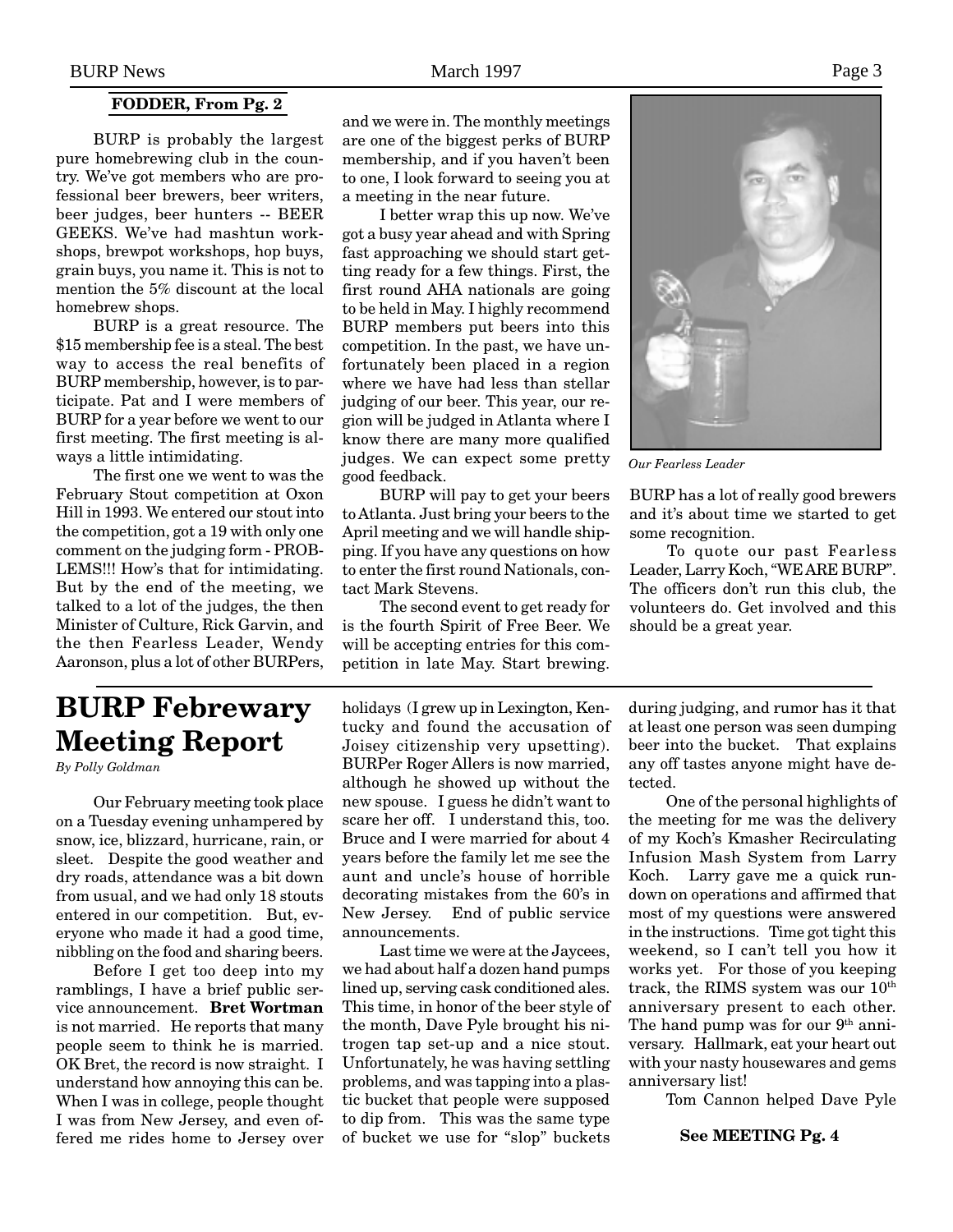### **Holy Waters**

*by Lynne Ragazzini*

#### **The Church Brew Works**

3525 Liberty Avenue Lawrenceville, PA

#### *Part II of a review of new brewpubs in Pittsburgh. A review of the* **Three Rivers Brewing Company** *appears in last month's BURP News.*

The magnificent interior of this former turn of the century Catholic church-turned-brew pub is a spectacular departure from the usual rustic tavern or industrial warehouse theme employed by most brew pubs today. It requires a good fifteen minutes to scratch the surface of all the architectural delights that have either been left intact, or restored and revised for a new purpose.

Sunlight is imbued with color as it streams through the original stained glass windows, including a stunning rosette which graces the organ loft.

#### **MEETING From Pg. 3**

organize the stout judging. Tom demonstrated his leadership skills by spotting judges and telling them which categories they were judging. I got told I was judging sweet and foreign extra stouts. Overall, 18 stouts were judged in three first round groups, by Wendy Aaronson, Dave Pyle, Mark Stevens, Bob Stevens, Bill Ridgeley, Andy Andersen, Jay Adams, and Greg Griffin. A second round took place at the meeting. Jim Caldwell took third place with a dry, Tina and Greg Griffin took second place with their foreign extra, and first place went to Jim Busch for his imperial stout.

Our outgoing leader Larry Koch took charge of the raffle, with numerous nifty beer items flying into people's hands. Among the more notable prizes—Jim Busch winning twice, both T-shirts, Martin Wooster walking off with a mirror, Tom and Colleen Cannon, in an obvious fix, winning a CAMRA 25th anniversary ale and beer guide, Polly Goldman, another obvious fix, winning 3 six packs of Devil Moun-

### <span id="page-3-0"></span>BURP News Page 4

The high, vaulted ceiling, warm wood plank floors, and original pews create a truly unique atmosphere in which to reflect and ponder over that most wondrous of beverages. From upon the alter, the brew house gleams like a beacon, drawing the beer worshipers to it.

In fact, the Church's atmosphere is quite animated, with a long, busy bar and a large, spacious dining area. Once first-time visitors realize that it is not necessary to speak in whispers, they can meet the next hurdle, ordering beer in a church.

Our group of five decided to try the sampler, which had four house staple beers and a seasonal. No beer engines are employed at the Church.

### *Celestial Gold Lager*

Celestial Gold is a 'classic' training-wheel beer. Pale, sweetish, and fairly clean, few beer-newcomers could take offense to it. Although described on the menu as a Bavarian Pilsner, this light lager had a rather thin malt profile and unassertive hopping. Probably closer to a Helles than a Pils.

tain beer, Mike Graham winning two separate bottles of Budvar, and Bill Cavendar winning a case of Pete's Mardi Gras ale. The most touching prize though, was the late Ralph Semler's growler, filled with Dominion Imperial Stout, won by Lynn Raggazini. Perhaps we can keep that one in circulation.

Bud Hensgen announced many upcoming beer events: River City Real Beer Festival III will be in Richmond May 17-18. Dominion will be hosting its first ever festival in the field behind the plant June 27-29, and expects to have 6 or more Virginia breweries participating. The DC Beer and Food Festival will take place September 14- 15. That's the event that benefits the Mid-Atlantic Association of Small Brewers, and historically recruits a lot of its volunteers from BURP.

For BURP, Spirit of Free Beer will be June 7. A second Spirit of Belgium conference and third Spirit of Belgium competition will be in late October or early November.

I'm hoping election results have been posted elsewhere, but everyone

#### *Pious Monk Dunkel*

A fetching caramel aroma comes forth, but is marred by DMS. The caramel and roasty flavors come through in this medium-bodied, amber lager. A balanced bitterness makes for an enjoyable drink. This was the unanimous favorite among our group.

#### *Pipe Organ Pale Ale*

This unfiltered, English-style pale ale has a crisp, fruity, spicy nose. Citrus esters give way to a hint of toffee and refreshing hop bitterness on the tongue. This pretty, copper ale has a decent balance of malt and hops, but could use a little more of both.

#### *Bell Tower Brown Ale*

An American-style brown ale, Bell Tower Brown has is a garnetcolored, unfiltered ale with a malty nose. Roasty, coffee flavors dominate, with hop bitterness lengthening the finish. This ale would ben-

#### **See HOLY WATERS Pg. 8**

who ran unopposed won. Lynn Ashley was, by acclaim, elected to the new post of Minister of the Web.

A final note: you can stop sending me newsletter submissions. Everything should go to Dan Brown at: **brown@obscure.org**. Please help Dan out by volunteering to be a meeting reporter. [Ed. Note... Many thanks to Polly and Bruce for their years of services with the Newsletter. It's going to be hard to follow in your shoes!!]

## **Welcome New Members!**

Welcome this month to W. Howard Cyr of Arlington, John Fraas of Arlington, Herbert Hille of District Heights, and Jennifer & Jeff Karpa of Silver Spring.

We look forward to seeing you all at upcoming BURP meetings!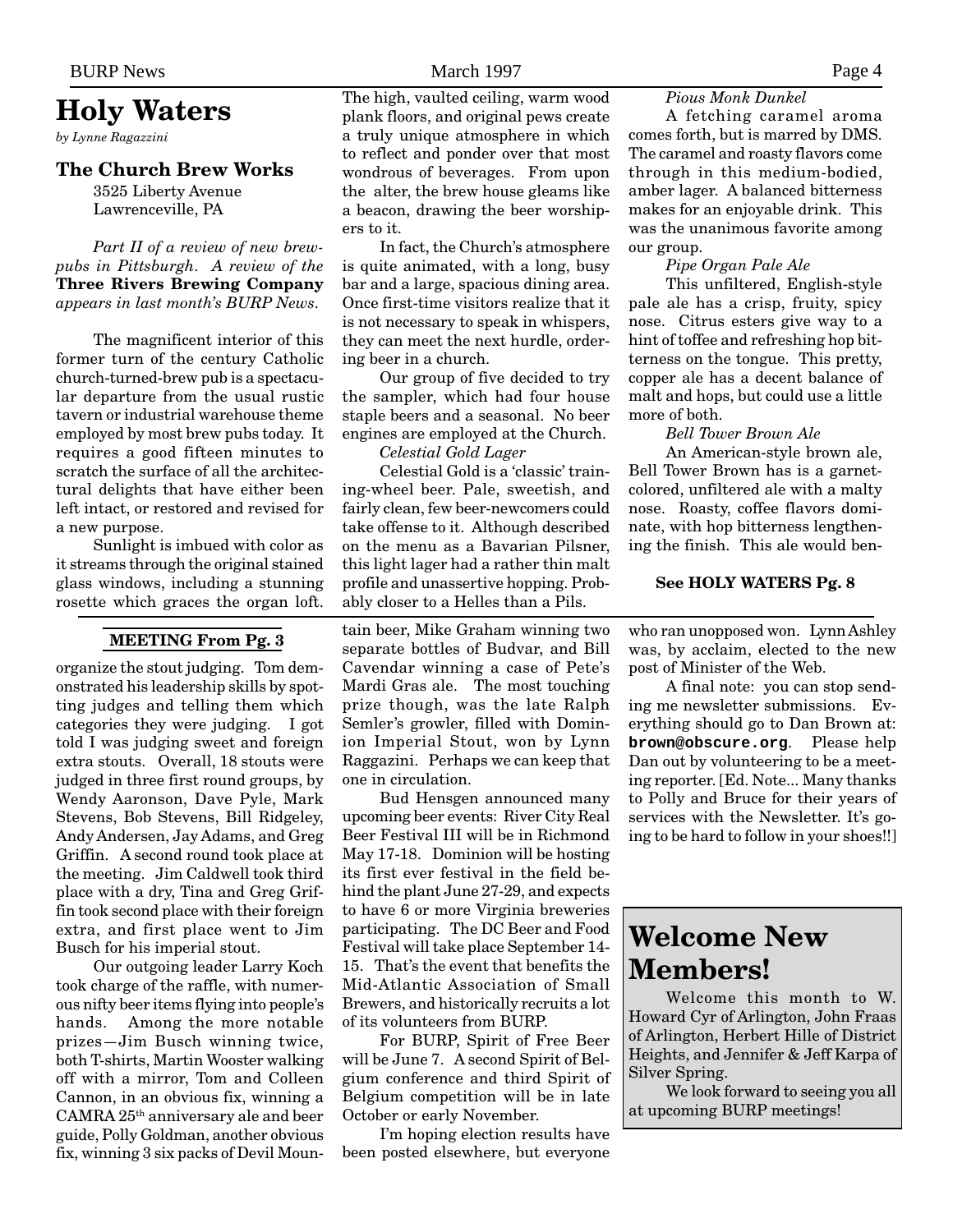### <span id="page-4-0"></span>**BURP Obituaries** *Bill "Mac" McLaren 1920-1997 By Bill Ridgely*

BURP once again is sad to report the death of a long-standing member - Bill "Mac" McLaren. Bill was 76 years old at the time of his death on Sunday, January 26 at his home in Lexington Park, MD.

Bill joined BURP in the early 80's and attended as many meetings as possible despite the long traveling distance from his home in Southern MD. He was the originator of BURP's annual oyster feast, an event which started in 1984 when he brought a bushel of fresh oysters to a meeting at Ralph Bucca's house in Oxen Hill. The feast became a popular annual event until the demise of the bay oyster population in the early 90's. Many BURPers still have fond memories of the "shucking contests" between Bill and fellow Scotsman Al Lowry at these events. Bill and his wife Doris also hosted the annual crab feast in 1990, an event many still remember for Doris' legendary crab-filled side dishes. In 1992, Bill was presented a special plaque by the club honoring his role as "Purveyor of Fine Seafood".

## **Competition Time!**

#### *By Mark Stevens, Minister of Culture*

Dig out those mash tuns! Fire up those cajun cookers! The competition season is upon us and it's time to get brewing!

#### **Spirit of Free Beer**

As everyone knows, the best beer in the world is free beer, and with that sound philosophy, BURP will hold its annual "Spirit of Free Beer" competition on June 7: entries due by May 30. Mark your calendars! There will be a few changes in the program this year: new categories and a new location. We will expand the categories to include mead and cider (given the large number of people buying fresh-squeezed cider during last fall's trip out to the Mount Vernon Cidery, we should have quite a few good ciders around the club); the second change is that we will

Bill was born in Buffalo, NY but settled in Southern MD (with new wife Doris) after his stint in the Navy at Patuxent River Naval Air Station. Leaving military service at the end of World War II, he continued to work for the Navy as an electronic engineer specializing in ship's antennas. He retired from the civil service in 1980. Bill joined the Lexington Park Volunteer Fire Dept in 1944 and served for 25 years, afterward joining the Lexington Park Volunteer Fire & Rescue Squad, where he became a life member. The Rescue Squad honored Bill during his funeral with crossed ladders as he was bagpiped to the gravesite at the Charles Memorial Gardens in Leonardtown.

Bill had many other activities and interests, including watch repair, serving as a Justice of the Peace (appointed by Gov Spiro Agnew), and operating the Cap & Cork Beer and Wine Supply Shop in his home, where he shared an extensive knowledge of homebrewing with area residents. Bill was also a member of the MacLaren Clans of North America and Scotland.

Survivors include his wife Doris, three children, four grandchildren, four step-grandchildren, one greatgrandchild, and six step-great grand-

be holding the competition at Brew America in Vienna. We've loved holding this competition at Potomac River Brewing over the past 3 years—the people there are great—and we hope to go back there for other events, but for this competition we will take advantage of Miles Smith's generous invitation to make use of his expanded facilities. Entry packets will be available in April.

AHA Nationals

The AHA National Homebrew Competition is just around the corner! Entries are due by May 9. BURPers have done very well in the AHA competition in past years, and with all the great brewers currently active in the club, there's no reason we shouldn't expect a few more winners. As in past years, the club will pay for shipping entries that are brought to the April meeting. The entry forms are in the current issue of Zymurgy and will also

children. Memorial contributions can be made to the Hospice of St Mary's Inc, P.O. Box 625, Leonardtown, MD 20650. BURP will make a club contribution in Bill's honor.

### *Marie Wright*

 *By Bill Ridgely*

Marie Wright, wife of longtime BURP member Bob Wright, passed away unexpectedly on the morning of 14 February 1997 of a heart attack, probably triggered by asthma.

Bob and Marie had been stationed at the American Embassy in Athens, Greece for several years but maintained membership in the club and looked forward to participating in club activities once again following their return in Summer '97.

Marie's funeral was conducted on 18 February 1997, and she was buried on a mountain top in Voula, Greece, which overlooks the Saronic Gulf and the Aegean Sea. She is survived by her husband and her sons Alexander and Andrew.

Our warmest sympathies go out to Bob and his family along with hopes that we'll be seeing all of them again soon.

be available at the April meeting. If you're a BJCP judge, this is a fun competition to judge and several BURPers are planning to judge both first round in Lancaster and the second round in Cleveland—ride sharing can be arranged.

In Our Region...

3/8/97: Reading PA. Moon Madness Competition. Too late for entries, but judges can call Mark Johnston, (610) 944-0500.

3/22/97: Pittsburgh, PA. TRASH VII. Entries due 3/15/97.

4/5/97: Raleigh NC. Shamrock Open. Entries due 3/29. Judges contact Steve Murphrey, (919) 779-4482 or email murphrey@us.ibm.com.

6/22/97: Downingtown PA. Buzz Off. Entries due 6/16. Contact Robert Mattie, (609) 873-6607 or email robert.mattie@sb.com.

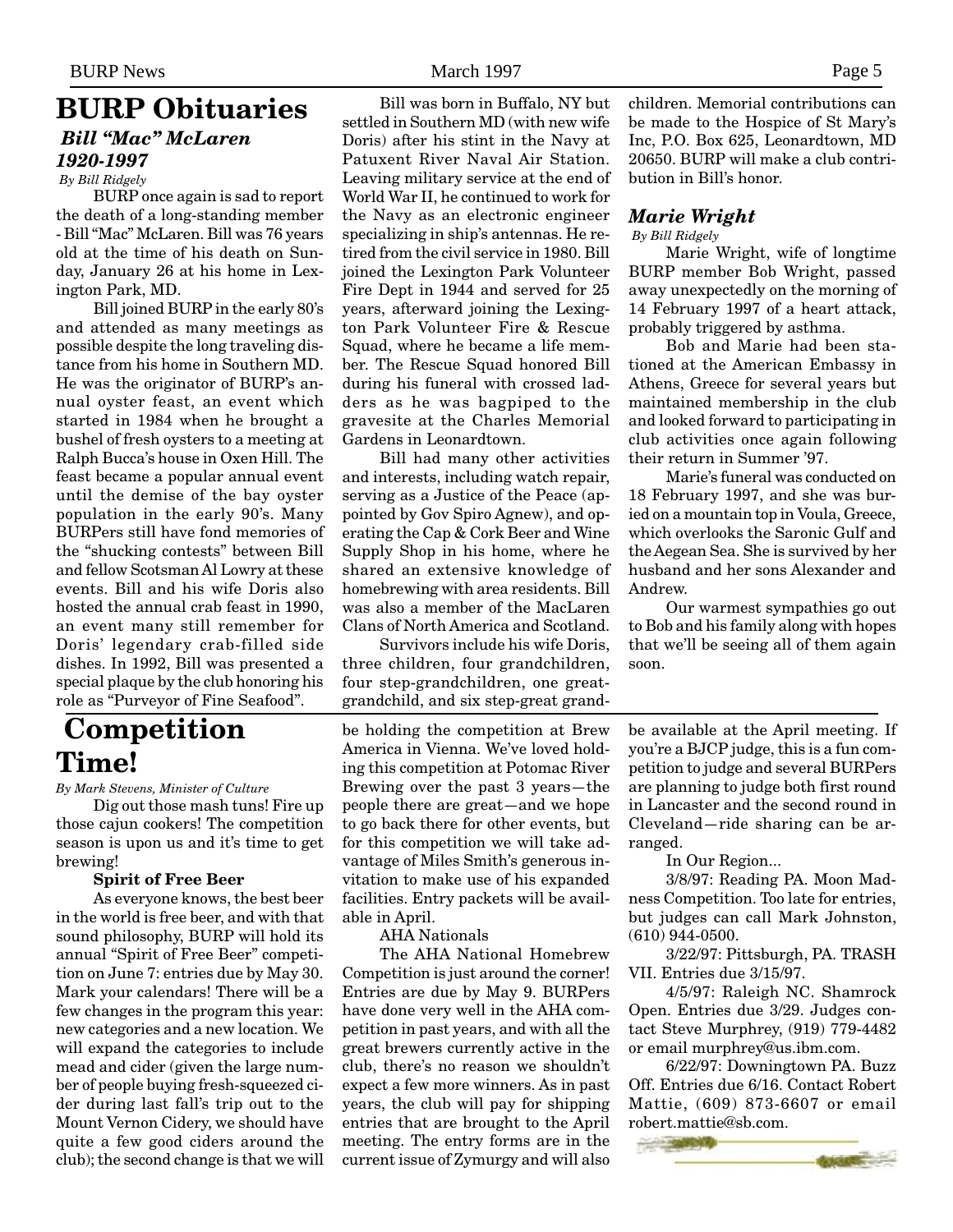# <span id="page-5-0"></span>**Best of the (other) Newsletters**

*By Bob Cooke, Libeerian*

Catching up on news in the Brew Crew News from the Oregon Brew Crew (Portland, Oregon) : August 1996: The Oregon Brew Crew has finished another episode of their annual Oregon's Brewers Festival. [pictures showing the tents which kept the festival going during the rain storms were quite impressive]

September 1996: A half dozen Brew Crew members joined about 60 other homebrew club members and professional brewers for a hop harvest "festival", barbecue, and campout hosted by Y.E.A.S.T. (Yakima Enthusiastic Ale & Stout Tasters) and Hopunion at Hopunion's ranch in Grandview, WA. Activities included tours of a working hop farm, Hopunion's warehouses in Yakima, and the American Hop Museum in Hoppenish.

November 1996: Newsletter carries an announcement that Wendy Littlefield and Donald Feinberg (coowners of Vanberg & DeWulf) in concert with the proprietors of two of Belgium's leading independent brewers have begun construction of a farmstead brewery for the production of traditional Belgian beers in America (at Cooperstown, NY). First beers are expected to be ready in late spring.

Following an article on how to homebrew Belgian strong beers, the newsletter provides a reference to further information in the BeNeLux Beer Guide web site at **http:// www.dma.be/p/bier/beer.html**

December 1996: AHA has established five new beer styles: Americanstyle Pilsener, American-style Barley Wine, American Amber Ale, Brown Porter, and Robust Porter. Descriptions are in the Winter 1996 Zymurgy.

Don Rutledge describes his participation in a "parallel brew" on the homebrew forum on CompuServe. Parallel brews are informal events in which several brewers on the homebrew forum brew the same style of beer and then send bottles to each other. At a pre-arranged time, they all log onto to the forum and taste each

others beer while online.

The following tidbits come courtesy of The Brewsletter Urquell from the Houston Foam Rangers:

August 1996: Counterpressure bottling was explained and demonstrated at the July meeting. While this was a serious class, some aspects of the article indicate it was not all serious: "Many porters were bottled, some were capped, most were drunk on the spot" [BC comment: I'm not sure if "most were drunk" refers to bottles or homebrewers"] "A pressure of 5 to 10 psi is good. If you get good you can go up to 15 psi. Speed is the only thing you gain typically. But you stand a better chance of painting the house too." "I immediately use any settled foam for medicinal purposes only."

January 1997: If you thought the duties of BURP President were demanding, just consider the official obligations placed upon the "Waz" (President) of the Foam Rangers: "Being Waz is a medical hazard you see. You can't go out for a quiet evening and sip a beer. No sir! su You have to taste everything flo they put in front of you. Why?  $y\in$ 

Cause you're the Waz. You are expected to have a mental list of all beers in town broken down in a hierarchy of styles and qualities. You have to conjure up the latest brew pub seasonals at an instant for those wanting to know. You have to taste everything. Also, you can't turn down a beer. It's a law."

In an article series entitled "Foam Improvement" is a description of a technique for determining how much beer is left in a keg. Weigh a keg empty and again with five gallons of water; draw a scale to interpolate. Then, weigh the keg with the unknown quantity of homebrew and compare its weight to the scale you drew.

Beto Zuniga offers the following advice for BEER PIZZA DOUGH: "Beer is great, but what goes well with beer? PIZZA!!!" ("The food of Kings" as quoted by Homer Simpson.) I have played around with different dough recipes trying to find the pizza dough that I like. If you like thin pizza dough you should use a smaller recipe size and roll the dough thin. But I like my

pizza dough thick and bready so the recipes reflect that. The large makes a 16 inch with great thick ends. The recipe works we,, with a beer like an IPA, but I have used a porter as well. Another thing I have done is substitute some of the flour with whole wheat flour for a whole wheat crust. Actually whole wheat crust made with a porter or stout tastes great! I, ll leave it up to you to pick what toppings to put on the pizza because everyone likes pizza their way. Notes: Beer must be flat and at room temperature. One packet of yeast equals 2-1/4 tsp. Preheat oven to 450 F.

If you have a bread machine like I do (the greatest invention since sliced bread), all you have to do is toss the stuff in the order above and press the

| <b>Beer Pizza Dough</b> |              |               |              |  |  |
|-------------------------|--------------|---------------|--------------|--|--|
|                         | <b>Small</b> | <b>Medium</b> | Large        |  |  |
| beer                    | 3/4c         | $1-1/8c$      | $1-1/4c$     |  |  |
| honey                   | $2$ tsp.     | 1 TBS         | 1-1/2 TBS    |  |  |
| olive oil               | $2$ tsp.     | 1 TBS         | $1-1/2$ TBS  |  |  |
| salt                    | $1/2$ ts.    | $3/4$ tsp.    | 1 tsp.       |  |  |
| sugar                   | $3/4$ tsp.   | 1 tsp.        | $1-1/2$ tsp. |  |  |
| flour                   | 2c           | 3c            | $3-1/2c$     |  |  |
| yeast                   | $1-1/2$ tsp. | $2$ tsp.      | $2-1/2$ tsp. |  |  |

dough cycle and in just over an hour you are ready to roll out the dough. If you don't have a bread machine, here is a method that should work. Dissolve yeast with 1/4 cup of warm beer (105F) and the sugar from the recipe. Mix the rest of the ingredients separately. Then add the yeast mixture. Knead and then place in a bowl and cover with a cloth and let it rise in a warm spot for about 40 minutes or until twice the size. Once the dough is ready, roll out to desired thickness. I do have a recipe for a pizza sauce since I don't like my sauce thin and runny and it's made with beer. 6 oz can of tomato paste 1/4 tsp. salt 1 tsp. Fines Herbs 1/2 tsp. garlic powder 3 TBS homebrew I use half of this for a 16 inch pizza. Fines Herbs is a blend of thyme, oregano, sage, rosemary, marjoram and basil from Spice Island. Now all you have to add is your toppings and cook it for 12-16 minutes. For best results use a pizza stone! Enjoy!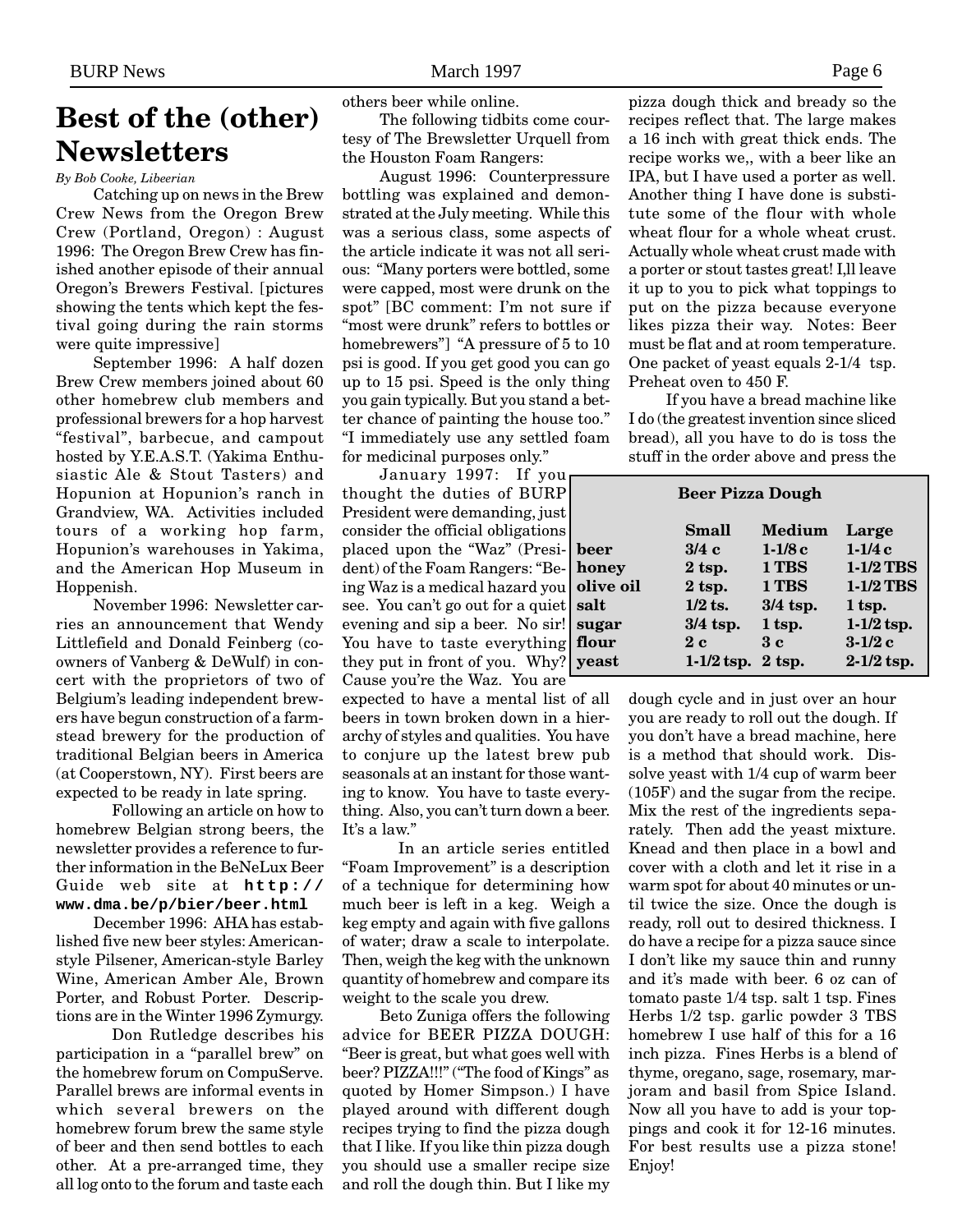### <span id="page-6-0"></span>**BURP Net report**

*By Dan Brown, Minister of Truth*

Lynn Ashley, the newly and duly elected volunteer Minister of the Web, has continued with his efforts to get the BURP pages up, running, and available on the World Wide Web. He's brewed up an excellent mix of general news and club information. Its all presented in a colorful, easy to use format.

The pages currently feature competition schedules, pointers on how to join BURP, a compilation of officer duties and contact information for club officers, and pointers to other beer websites. Perhaps best of all, BURP Net has an excellent calendar of upcoming local and regional events which is updated regularly.

When queried about his future plans for the site, Lynn mentioned compiling histories of past events, maintaining an archive of select items from BURP News, and his interest in tapping the combined wisdom of the club to post homebrewing information unique to BURP.

In related net news, the internet domain name, BURP.org has been reregistered so that administrative and nameserver duties can be handled by newsletter editor Dan Brown. At the time of this writing, registrations had been completed by InterNIC, but nameservice (the protocol used to map hostnames to IP numbers on the Internet) was still somewhat in flux. As soon as the transition is completed, plans to create burp.org email addresses and have a www.burp.org for the web-page will be able to proceed. Many thanks to Rick Garvin, previous keeper of the NIC and DNS records for BURP.org for helping make this all possible.

Contributions to and suggestions for the BURP net can be sent to: **lynn@emailaddress.com**.





### **HOLY WATER From Pg. 4**

efit from more hop complexity. In the end, a persisting astringency (rather than hop bitterness) marred my overall impression.

*Stout* (Seasonal)

Dark-roasted coffee aromas dominate the nose of this dry, black brew. Faint fruitiness is apparent on the front of the tongue, giving way to burnt toffee and caramelized currants, and finally conquered by the coffee flavor. This is a satisfying dry stout, great for a winter's day. The only real problem was that, like all of the beers, it was served entirely too cold.

The restaurant offers an extensive menu with many interesting dishes such as a char-grilled salmon BLT, Southwestern tortilla crusted shrimp, Vegan pasta with smoked tofu, and wood-fired pizzas. The "Pittsburgh Pierogi Pizza" certainly sounds unusual.

Anyone planning a trip to Pittsburgh for the TRASH VII competition should make it a point to visit the Church Brew Works and the Three Rivers Brewing Company (see last month's BURP News). Wildly divergent in style, these two new brew-pubs are both worth the trip.

The **Sharp Edge**, an excellent beer-bar in the neighborhood of Friendship, is another destination visitors won't want to miss. This is a "real" Pittsburgh bar, unfettered with Yuppie trappings. There's nothing on the menu here that has goat cheese in it. Oh, but the beer selection... some 24 taps including Boon Kreik, Piraat, Bornem Dubble and five other Belgian ales. Fourteen other taps had some of the best craft beer from the U.S. and the world, and Victory HopDevil graced the hand-pump.

On the shelves were magnums of Scaldis Noel, Corsendonk, Duvel and Rodenbach. An impressive collection of Belgian glasses were on-hand for proper serving. Our bartender, Charlene, was extremely knowledgeable about the beers and the owner, Jeff, has essentially devoted his life to the promotion of Belgian beer. Visit their Web site at **http:// sharpedge.pair.com**.

Finally, no trip to Pittsburgh would be complete without a stop at the **Penn Brewery,** Pennsylvania's first micro-brewery and brew-pub. Featuring authentic German lagers in their Bavarian style beer hall, Tom Pastorius consistently crafts some of the best brews available this side of the Atlantic.